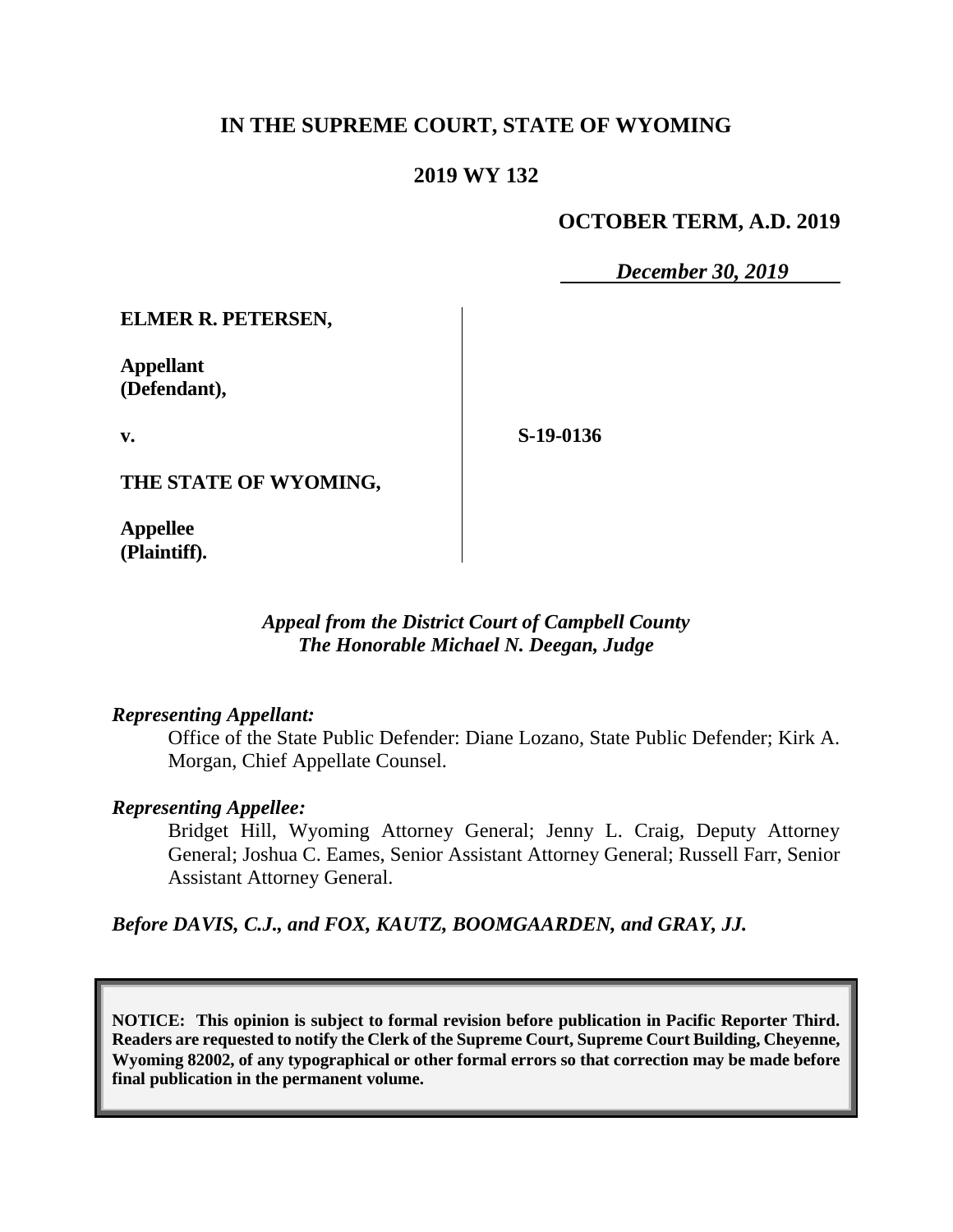### **DAVIS**, **Chief Justice**.

[¶1] Elmer Petersen pled guilty to domestic battery and failure to register as a sex offender. On appeal, he claims he did not receive adequate credit for his presentence confinement. We affirm.

#### **ISSUES**

[¶2] Mr. Petersen presents a single issue that we restate as two issues:

1. Did the district court abuse its discretion in denying Mr. Petersen's request for additional credit for time served?

2. Did the district court violate Mr. Petersen's due process rights by inducing him to plead guilty?

# **FACTS**

[¶3] In 2009, Mr. Petersen was convicted of second-degree sexual assault and interference with child custody. The conviction arose from an incident in which he sexually assaulted his estranged wife and absconded with their young child. He was sentenced to a prison term of four to sixteen years for the sexual assault and one to two years for the interference, to be served concurrently. He completed his sentence on the interference count in June 2010, and on February 20, 2013, he was granted parole on the sexual assault count.

[¶4] On March 29, 2018, Mr. Petersen's girlfriend reported two recent incidents during which Mr. Petersen became angry and injured her. She reported that the first occurred on March 21, and that Mr. Petersen placed his hand around her throat and kept her from breathing for about a minute. She reported that the second occurred the next evening, and that he grabbed her by the arm and then pushed her, causing her to fall to the ground. The law enforcement officer who took the report observed bruising on the girlfriend's neck and arm that was consistent with her report.

[¶5] On March 30, 2018, a warrant issued for Mr. Petersen's arrest on one count of strangulation of a household member and one count of domestic battery. On April 4, 2018, law enforcement officers went to Mr. Petersen's last known address to serve the arrest warrant and were told that he no longer lived at that address.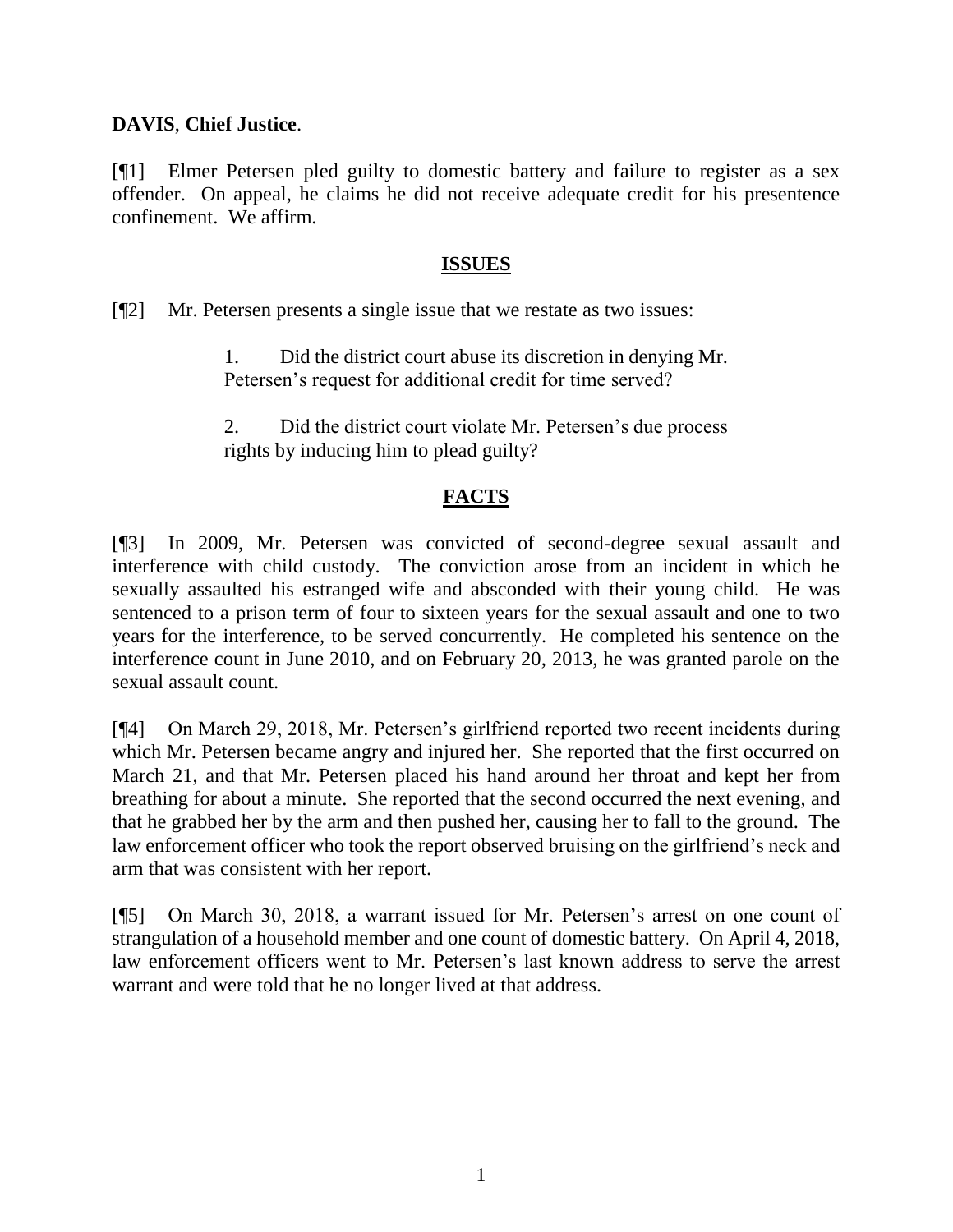[¶6] On May 9, 2018, Mr. Petersen was arrested in Pennsylvania for violation of his Wyoming parole.<sup>1</sup> He waived extradition and was returned to Wyoming, where he was immediately placed in the State's medium security correctional facility, pending parole revocation. On July 10, 2018, his parole was revoked, and he resumed serving his sentence on the 2009 sexual assault conviction.

[¶7] On May 21, 2018, while Mr. Petersen's parole revocation was still pending, a warrant issued for his arrest on a charge of failure to register as a sex offender. On August 30, 2018, the State served Mr. Petersen with that arrest warrant and with the March 2018 warrant for the domestic battery and strangulation charges. On August 31, 2018, the circuit court issued two appearance bonds, one for the failure to register charge and one for the strangulation and domestic battery charges. The bonds conditioned release on Mr. Petersen's personal surety of \$50,000, and each also included a note that Mr. Petersen was in the custody of the Department of Corrections and not subject to release.

[¶8] On September 17, 2018, Mr. Petersen was arraigned and pled not guilty to the charges. He later reached a plea agreement with the State, and on January 16, 2019, the district court held a change of plea hearing. The parties outlined the plea agreement as follows:

> [THE COURT]: . . . So as I understand, [Defense Counsel], there's some kind of a plea agreement here today, is that it?

> [DEFENSE COUNSEL]: There is, Your Honor. He's going to plead to failure to register, two to three imposed; DV battery six months imposed; strangulation dismissed. All to run concurrent with what he's doing now in the system.

[THE COURT]: And what is that?

THE DEFENDANT: Four to 16.

l

[THE COURT]: For what kind of an offense?

THE DEFENDANT: Second degree sexual assault.

[THE COURT]: I see. And when did you start your sentence on that?

<sup>&</sup>lt;sup>1</sup> The record indicates that the parole violations that led to Mr. Petersen's arrest were failure to maintain contact with his parole agent and a 2017 domestic battery to which he pled no contest in March 2018.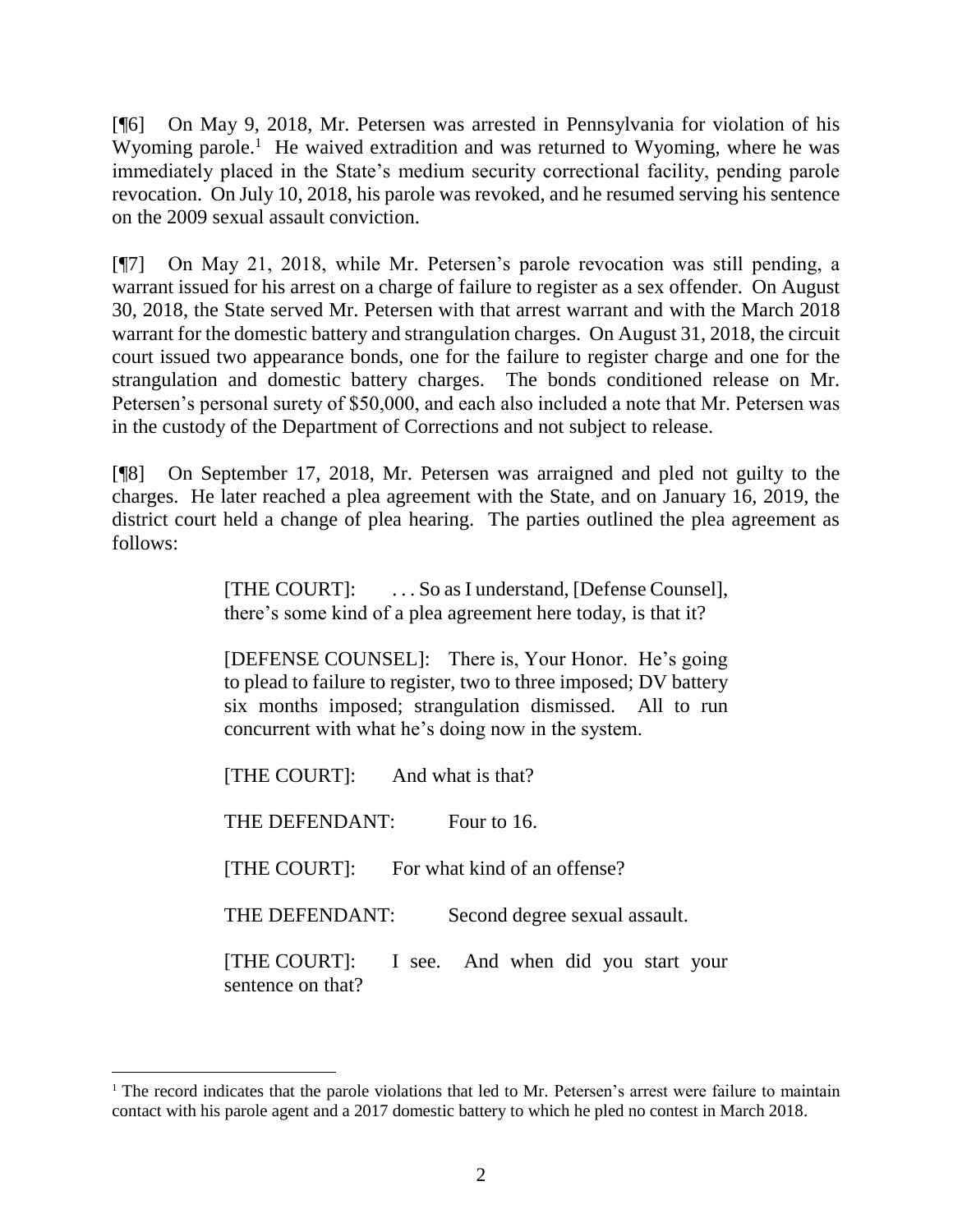THE DEFENDANT: I started it in 2009, and I just went to my parole revocation in July, and they took 1653 days of my street time away, so now I got to go until 2027.

[THE COURT]: Okay. And, [Prosecutor], is that essentially the gist of the agreement, from your standpoint?

[PROSECUTOR]: Yes, Your Honor.

[¶9] After the above exchange, the court asked Mr. Petersen to confirm his understanding of the plea agreement.

> [THE COURT]: Okay. And, Mr. Petersen, you've heard this plea agreement recited orally here into the record. Is that your understanding of the agreement?

THE DEFENDANT: Yes.

I'd also like to ask if I could get my time for when this started, when I was locked up since May, because I've been sitting down there in Torrington since May on this charge, and I'd like all my time to count, you know.

[THE COURT]: Well, you're certainly entitled to credit for time served from the time you were taken into custody on these charges.

THE DEFENDANT: Okay. I just want that part of the plea agreement.

[THE COURT]: And that's, whether part of the plea agreement or not, you're entitled to that.

THE DEFENDANT: Okay.

[THE COURT]: And we may not be able to nail down that number today, but when it comes time for sentencing, hopefully that number will be nailed down.

THE DEFENDANT: Okay.

[THE COURT]: And it runs from when you were taken into custody.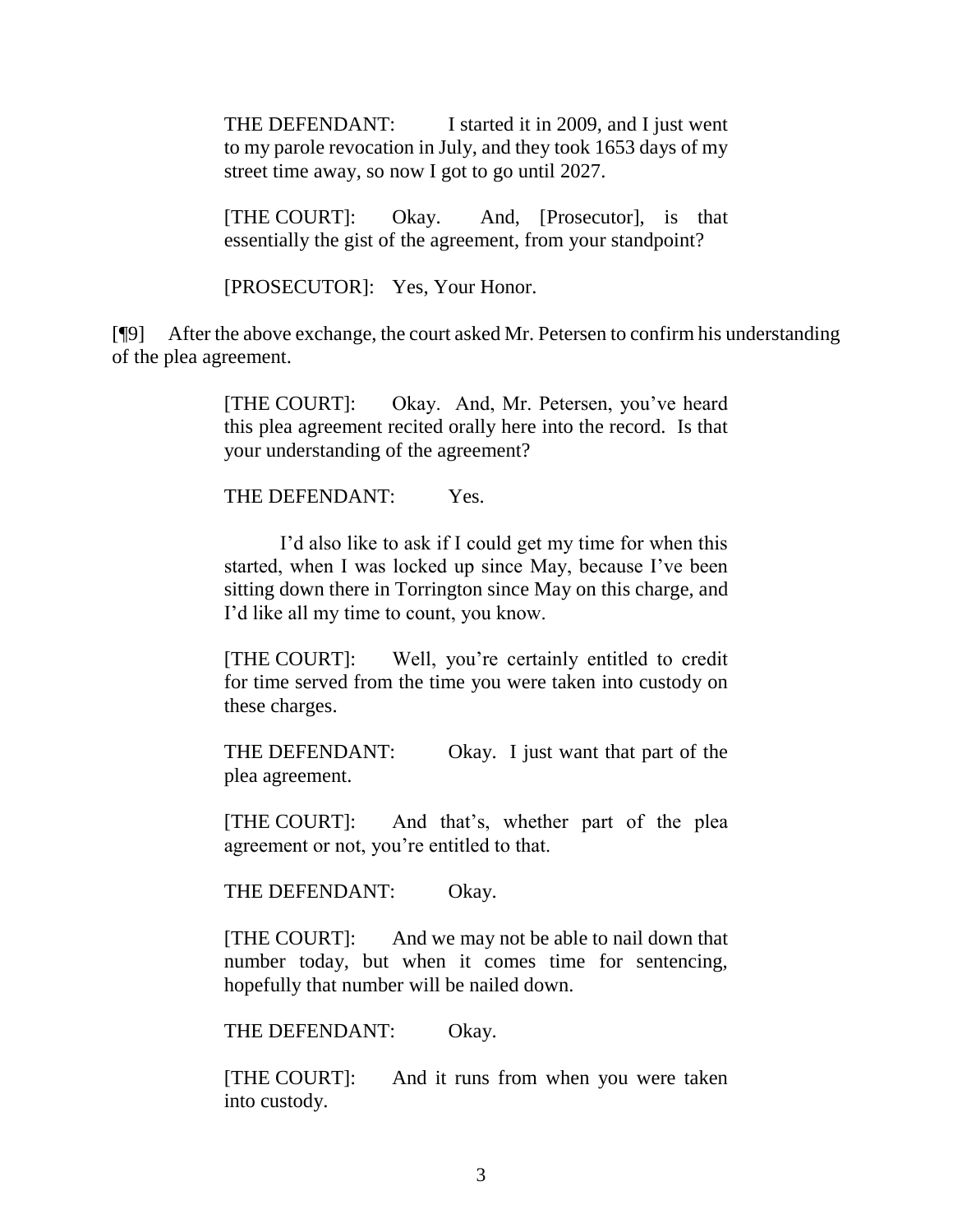[¶10] After additional questioning to ensure Mr. Petersen's guilty pleas were knowing and voluntary, the district court accepted his pleas and dismissed the strangulation charge. The court also ordered his appearance bonds revoked.

[¶11] On April 26, 2019, the district court held a sentencing hearing. Per the plea agreement, it sentenced Mr. Petersen to a prison term of two to three years for the failure to register and a term of 180 days for the domestic battery, to run concurrently with each other and the sentence he was already serving. Mr. Petersen again raised the question of credit for time served and asserted that he was entitled to credit from May 9, 2018, the date on which he was arrested in Pennsylvania. The court conferred with the attorneys and Mr. Petersen's parole officer and concluded that because Mr. Petersen was not arrested on the failure to register and battery charges until August 30, 2018, he was not entitled to credit from the time of the May arrest. The court found that Mr. Petersen was held without bond on the failure to register and battery charges for 102 days (two days before the bonds issued and 100 days after the bonds were revoked) and gave him credit for that time served. Mr. Petersen timely appealed his sentence to this Court.

# **STANDARD OF REVIEW**

[¶12] "Whether an imposed sentence is illegal because the defendant was not properly credited for his confinement prior to sentencing is a question of law that this Court reviews de novo." *Hutton v. State*, 2018 WY 88, ¶ 14, 422 P.3d 967, 970 (Wyo. 2018) (citing *[Baker](http://www.westlaw.com/Link/Document/FullText?findType=Y&serNum=2024855601&pubNum=0004645&originatingDoc=I7ace5a90977211e89fc9c0a8a8f09d21&refType=RP&fi=co_pp_sp_4645_642&originationContext=document&vr=3.0&rs=cblt1.0&transitionType=DocumentItem&contextData=(sc.Keycite)#co_pp_sp_4645_642)  v. State*[, 2011 WY 53, ¶ 8, 248 P.3d 640, 642 \(Wyo. 2011\)\)](http://www.westlaw.com/Link/Document/FullText?findType=Y&serNum=2024855601&pubNum=0004645&originatingDoc=I7ace5a90977211e89fc9c0a8a8f09d21&refType=RP&fi=co_pp_sp_4645_642&originationContext=document&vr=3.0&rs=cblt1.0&transitionType=DocumentItem&contextData=(sc.Keycite)#co_pp_sp_4645_642). We also recognize, however, that a sentencing court may award credit that a defendant may not otherwise be entitled to receive. *Askin v. State*, 2016 WY 9, ¶ 9, 365 P.3d 784, 786 (Wyo. 2016) (quoting *Daniels v. State*, 2014 WY 125, ¶ 11, 335 P.3d 483, 486 (Wyo. 2014)). We review a denial of any such credit for an abuse of discretion. *Askin*, ¶ 8, 365 P.3d at 786. "An abuse of discretion will not be found unless the court acts in a manner that exceeds the bounds of reason." *Sam v. State*, 2019 WY 104, ¶ 9, 450 P.3d 217, 221 (Wyo. 2019).

[¶13] Mr. Petersen's due process claim asserts a constitutional violation that we review de novo. *Daniels*, ¶ 6, 335 P.3d at 485 (citing *Tucker v. State*[, 2009 WY 107, ¶ 11, 214](http://www.westlaw.com/Link/Document/FullText?findType=Y&serNum=2019667453&pubNum=0004645&originatingDoc=Ibf6ec59d4f3b11e4b86bd602cb8781fa&refType=RP&fi=co_pp_sp_4645_240&originationContext=document&vr=3.0&rs=cblt1.0&transitionType=DocumentItem&contextData=(sc.UserEnteredCitation)#co_pp_sp_4645_240)  [P.3d 236, 240 \(Wyo.](http://www.westlaw.com/Link/Document/FullText?findType=Y&serNum=2019667453&pubNum=0004645&originatingDoc=Ibf6ec59d4f3b11e4b86bd602cb8781fa&refType=RP&fi=co_pp_sp_4645_240&originationContext=document&vr=3.0&rs=cblt1.0&transitionType=DocumentItem&contextData=(sc.UserEnteredCitation)#co_pp_sp_4645_240) 2009)).

### **DISCUSSION**

### **A. Discretionary Award of Credit**

[¶14] A sentencing court must award credit for time that a defendant spends in official detention on a charge before sentencing. *Askin*, ¶ 9, 365 P.3d at 786 (quoting *Daniels*, ¶ 11, 335 P.3d at 486).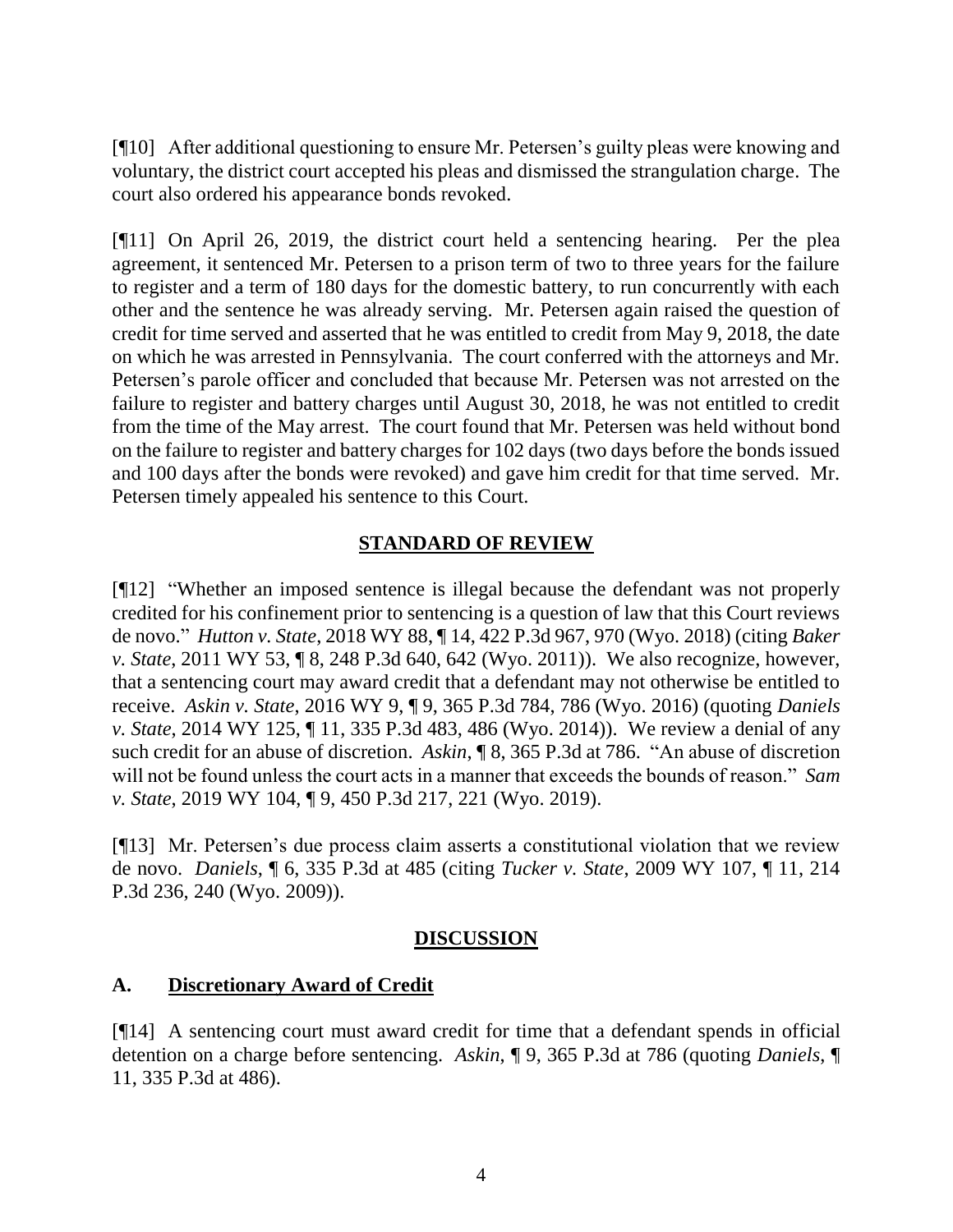District and circuit courts must determine the amount of time a defendant has spent in presentence confinement when they impose sentence. *[Hagerman v. State](http://www.westlaw.com/Link/Document/FullText?findType=Y&serNum=2026467920&pubNum=0004645&originatingDoc=I8be0307d321e11e380938e6f51729d80&refType=RP&fi=co_pp_sp_4645_21&originationContext=document&vr=3.0&rs=cblt1.0&transitionType=DocumentItem&contextData=(sc.UserEnteredCitation)#co_pp_sp_4645_21)*, 2011 WY 151, ¶ 12, [264 P.3d 18, 21 \(Wyo.](http://www.westlaw.com/Link/Document/FullText?findType=Y&serNum=2026467920&pubNum=0004645&originatingDoc=I8be0307d321e11e380938e6f51729d80&refType=RP&fi=co_pp_sp_4645_21&originationContext=document&vr=3.0&rs=cblt1.0&transitionType=DocumentItem&contextData=(sc.UserEnteredCitation)#co_pp_sp_4645_21) 2011); [W.R.Cr.P. 32\(c\)\(2\)\(E\)](http://www.westlaw.com/Link/Document/FullText?findType=L&pubNum=1008764&cite=WYRRCRPR32&originatingDoc=I8be0307d321e11e380938e6f51729d80&refType=LQ&originationContext=document&vr=3.0&rs=cblt1.0&transitionType=DocumentItem&contextData=(sc.UserEnteredCitation)) (the judgment and sentence must "[i]nclude a finding of all time served by the defendant in presentence confinement for any sentenced offense"). Presentence confinement is incarceration resulting from the failure to post bond on the offense for which the sentence is entered, and does not include "other confinement that would continue to exist without regard" for the posting of bond on that offense. *[Sweets v. State](http://www.westlaw.com/Link/Document/FullText?findType=Y&serNum=2001546561&pubNum=0004645&originatingDoc=I8be0307d321e11e380938e6f51729d80&refType=RP&fi=co_pp_sp_4645_1131&originationContext=document&vr=3.0&rs=cblt1.0&transitionType=DocumentItem&contextData=(sc.UserEnteredCitation)#co_pp_sp_4645_1131)*, 2001 WY [126, ¶ 5, 36 P.3d 1130, 1131 \(Wyo.](http://www.westlaw.com/Link/Document/FullText?findType=Y&serNum=2001546561&pubNum=0004645&originatingDoc=I8be0307d321e11e380938e6f51729d80&refType=RP&fi=co_pp_sp_4645_1131&originationContext=document&vr=3.0&rs=cblt1.0&transitionType=DocumentItem&contextData=(sc.UserEnteredCitation)#co_pp_sp_4645_1131) 2001). In most cases, calculation of the time spent in presentence confinement requires the court to do no more than determine how long the defendant was held in county detention pending trial on the offense before the court, or whether he was serving time on some other sentence and would have been held regardless of ability to post bond. The defendant receives a day of presentence credit for any part of a day spent in confinement.

*Cothren v. State*, 2013 WY 125, ¶ 27, 310 P.3d 908, 915 (Wyo. 2013); *see also Mitchell v. State*, 2018 WY 110, ¶ 33, 426 P.3d 830, 839 (Wyo. 2018).

[¶15] While a sentencing court must award credit when a defendant is in official detention for the offense on which he is being sentenced, the court also has discretion to award credit for other confinement, so long as "the sum of such time spent plus the sentence does not exceed the maximum allowable sentence." *Askin*, ¶ 9, 365 P.3d at 786 (quoting *Daniels*, ¶ 11, 335 P.3d at 486). We have held that a court errs if it denies a defendant's request for such discretionary credit based on a mistaken belief that it does not have the legal authority to award it.

> Based on our decisions in *Daniels* and *Sweets,* the district court had authority to award Appellant credit for time spent in presentence confinement. . . . In this case, the district court was under the mistaken impression that it lacked the requisite authority to award credit for time served in presentence confinement. We note that the district court is not required to award Appellant credit. It must, however, make that decision with the understanding that it has the discretionary authority to award the requested credit.

*Askin*, ¶ 12, 365 P.3d at 787-88.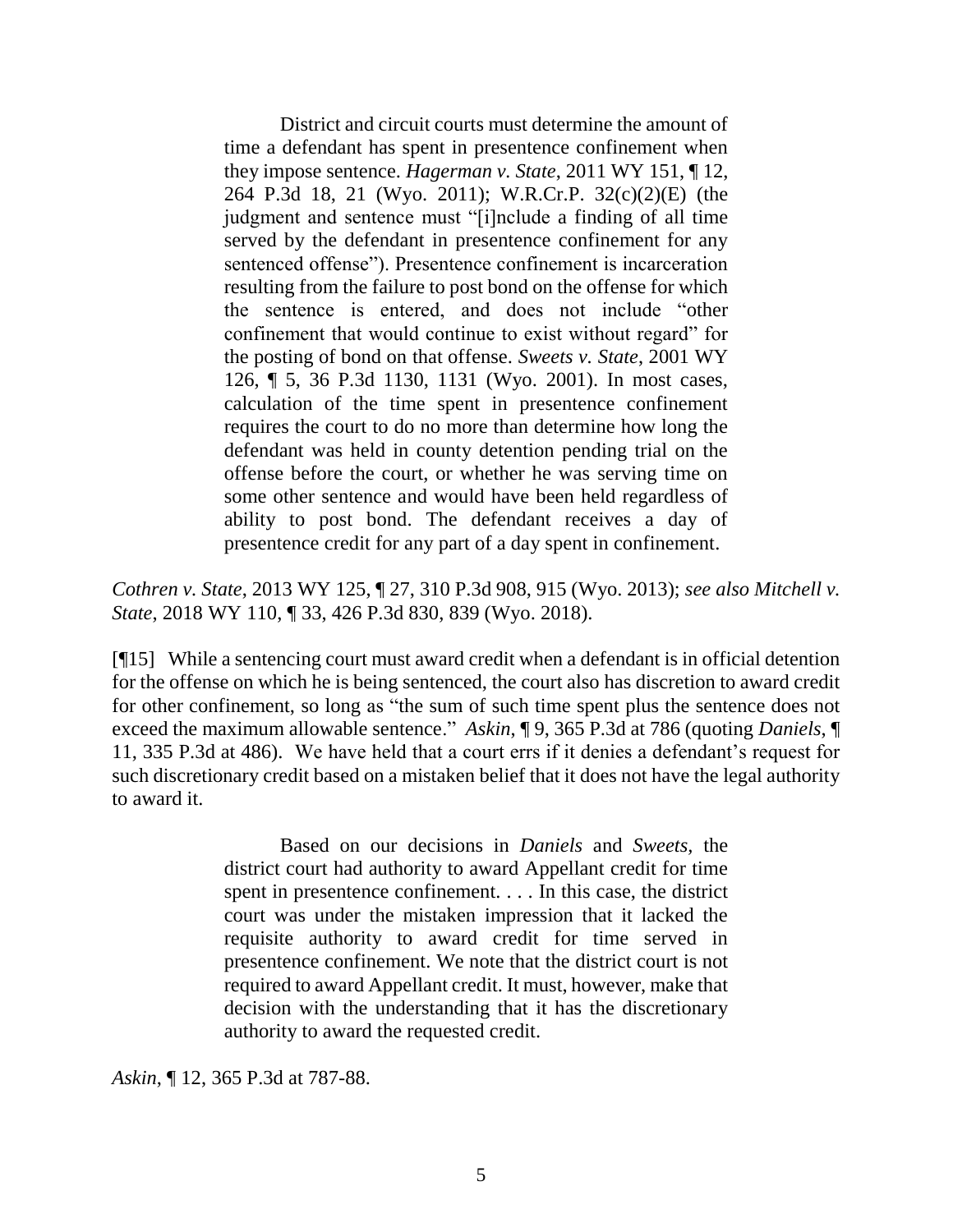[¶16] Because Mr. Petersen's confinement from May 9, 2018 to August 30, 2018, was unrelated to the failure to register and domestic battery charges on which he was being sentenced, he was not entitled to credit for that time, and he does not contend otherwise. He instead argues that the district court had discretion to award him the credit, and, as in *Askin*, it erred when it mistakenly concluded that it did not. In support of his argument, he points to the following statement by the court during sentencing:

> Okay. And let me just say on that, through the colloquy the Court's had with counsel, this is all the credit the Court feels [it] is legally permitted to give, under the analysis the Court expressed. Maybe I'm wrong. And if counsel want to do some research amongst themselves, because there needs to be countersignature on this Order, and come up with some other number for credit, and can justify it to the Court, then I'm happy to go along with that.

[¶17] While the above-quoted statement may suggest that the district court believed its authority was limited, the court later clarified its position.

> [THE COURT]: All right, so there will be credit for 102 days served.

> And you know, this is  $a - you claim that the discussion$ was for credit from May 9, and the State's Attorney is telling me the discussion was you'd be receiving credit for whatever you were legally entitled to receive credit for, which unfortunately is the two days plus this extra hundred, since the 16th of January.

> [PROSECUTOR]: And, Your Honor, just to be clear, I want to say I don't remember discussing it all. You know, the State is of the opinion, that whatever he's entitled to, he's entitled to.

[THE COURT]: Right.

[PROSECUTOR]: I'm saying I don't recall a discussion at all. Now, I may – and maybe [defense counsel] or I should look at the transcript and see if there was a different understanding. But I guess just for clarity's sake, I don't recall it being in a discussion at all.

[DEFENSE COUNSEL]: Usually my practice, Your Honor, is if there is an extraneous term beyond the Statement of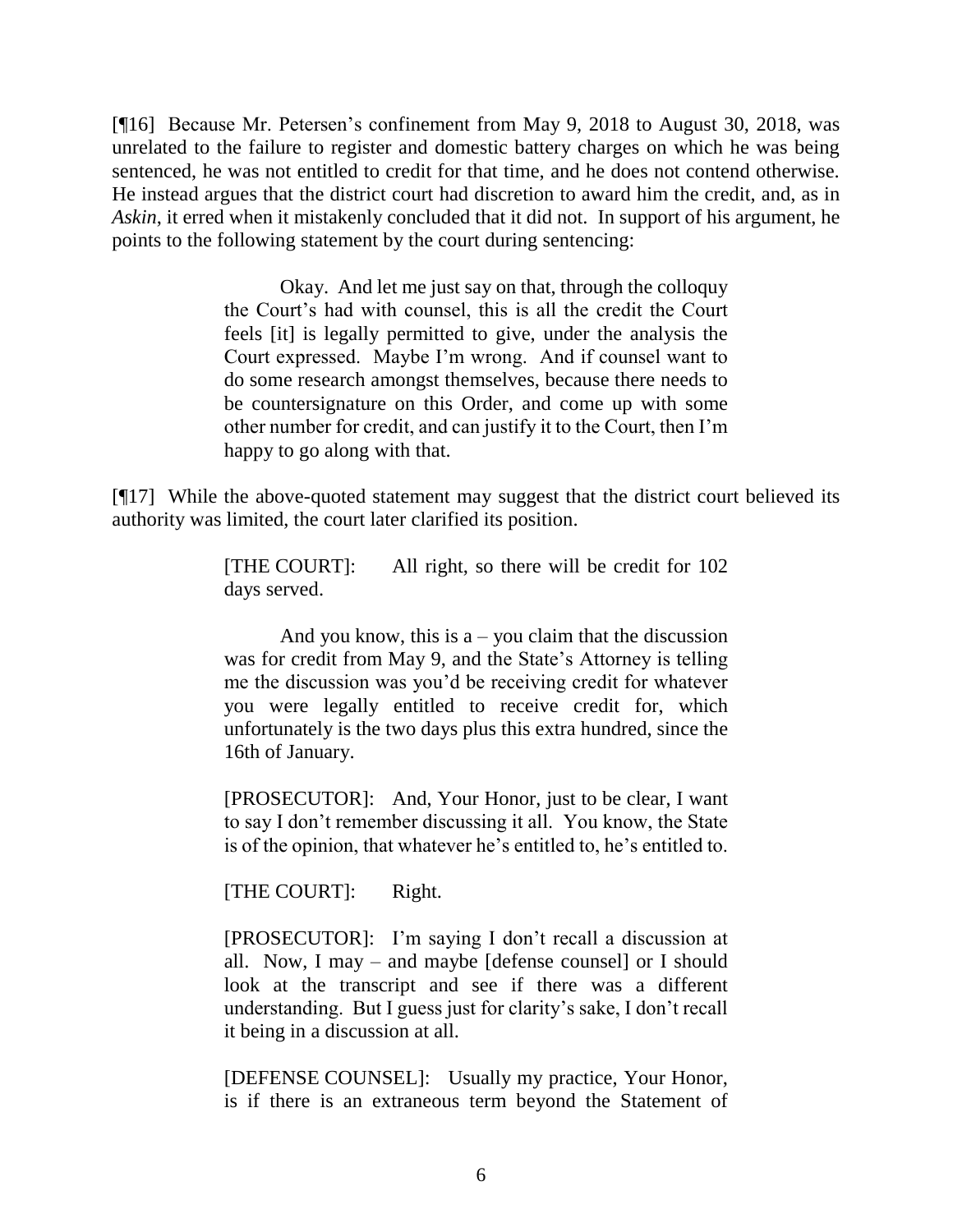Agreement, to try to get it on the record. And I don't know, but that's my standard operating procedure.

[THE COURT]: And you know, I didn't read the entire transcript, I tried to zero in on –

[DEFENSE COUNSEL]: Yes, sir.

[THE COURT]: -- the discussion of this point. But like I say, if the two of you want to take a look at the transcript, it's right here in the court file.

[DEFENSE COUNSEL]: Yes, sir.

[THE COURT]: And if I'm wrong and you find something different, that there was some kind of a discussion, I guess that's fine. Of course that begs the question of the propriety of the Court giving credit for time that wasn't served on this case, but we have instances where that happens, where people are in treatment and that kind of thing, so I'm not going to have a lot of heartburn on that, if the two of you agree on something.

[¶18] It is apparent from the entirety of the discussion that the district court understood that it had the discretion to award the credit Mr. Petersen requested. The court did not do so because Mr. Petersen did not show that the parties had agreed on the award as part of the plea agreement. We find nothing unreasonable in that approach, and we therefore find no abuse of discretion in the denial of the requested credit.

# **B. Due Process Claim**

[¶19] Mr. Petersen claims in the alternative that the district court violated his due process rights by giving him the impression that he would receive credit for time served from his May 9 arrest. We find no violation.

[¶20] A party claiming a due process violation "has the burden of demonstrating both that he has a protected interest and that such interest has been affected in an impermissible way." *Brown v. State*, 2017 WY 45, ¶ 30, 393 P.3d 1265, 1276 (Wyo. 2017) (quoting *KC v. State*, 2015 WY 73, ¶ 16, 351 P.3d 236, 241-42 (Wyo. 2015)). "The question is whether there has been a denial of fundamental fairness." *Id*.

[¶21] "A district court's failure to award proper credit for presentence confinement results in an illegal sentence and violates the defendant's right to due process of law." *Daniels*, ¶ 7, 335 P.3d at 485 (citing *Gomez v. State*, 2004 WY 15, 85 P.3d 417 (Wyo. 2004); *Cothren*